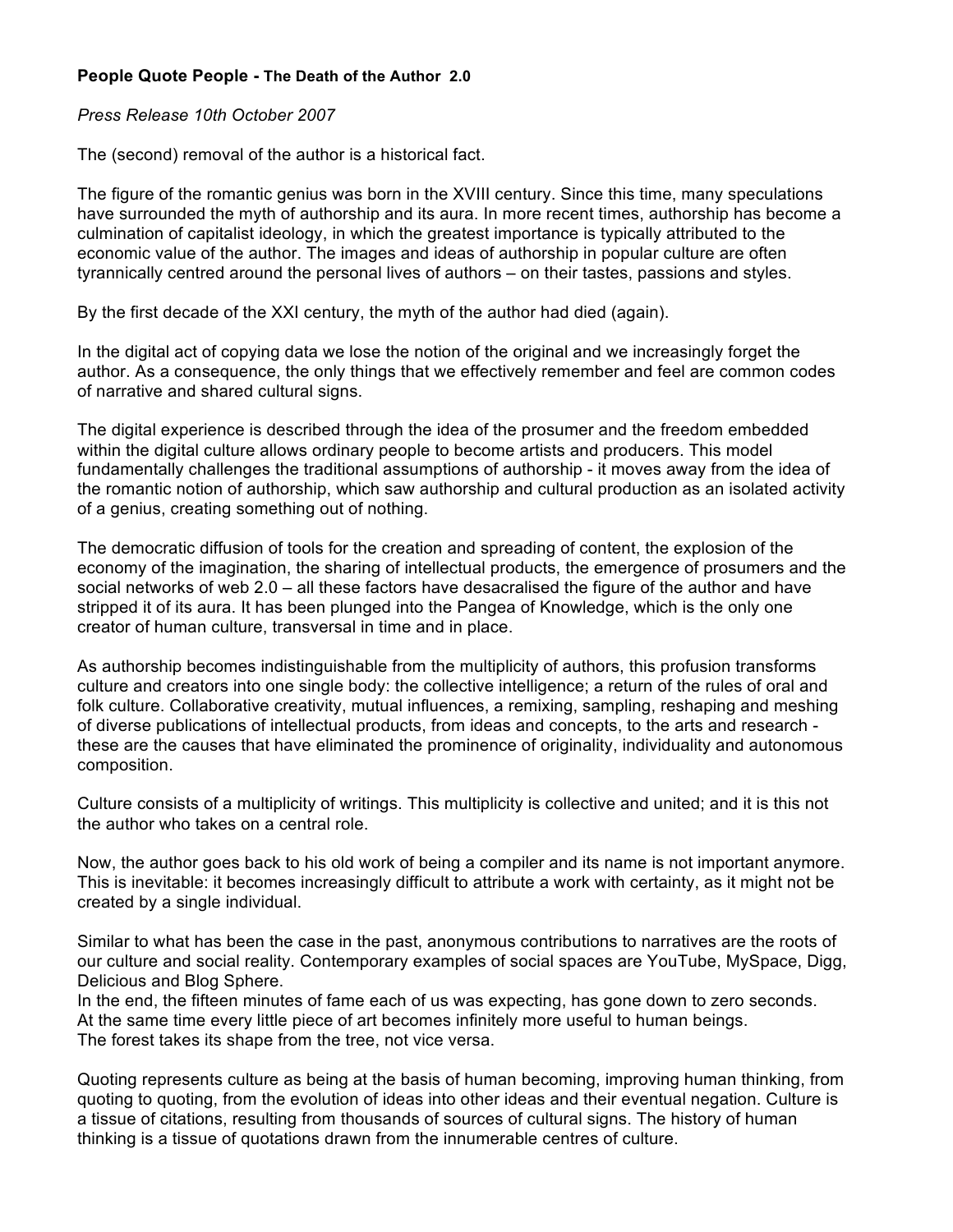It is the culture that speaks, not the author. The author is just the "subject", and this subject is void inside because it originates from a collective culture.

Art tries to set itself free from its creator, challenging preconceived ideas or opinions, sometimes enabling itself to exceed the importance of its creator.

"Right or wrong, once these sayings get into the language they're impossible to eradicate" *David McKie*

## **Networked Culture as Folk and Oral Culture**

Originality has no or little relevance in all traditional and popular cultures all over the world. Most folk songs and folktales are collective, anonymous creations. Variation, modifications and translations are traditionally encouraged as part of their tradition. Recently, many authors based a lot of their wealth on folk tales, taking them out of the public domain and turning them into property and tools for exploitation.

The same is true for many works considered part of the high cultural canon, crafted by unidentified, often collective authors: Homer's epics for example, or the tales of 1001 nights, which were spread by storytellers and of which no authoritative, 'original' written version ever existed. For instance, Shakespeare was a brilliant playwright, but we should also remember the fact that he drew rather freely from various sources, history, mythology and the work of his peers, for inspiration and as source for modification. In the Middle Ages and the Renaissance, original authorship was more disregarded than encouraged. Literally works typically render themselves canonical not by inventing new stories, but by rewriting existing ones, adaptations of the same.

Originality of artwork exists in recognising the value that various users contribute through their modifications and adaptations of an existing work, thus placing higher importance on collaborative production than on isolated production. In fact the history of cultural production has, to a large extent, been the history of collaborative production, and this is true in all kinds of human achievement.

## **Some bibliography:**

Plagiarism Lines Blur for Students in Digital Age, NYT. 2010. http://www.nytimes.com/2010/08/02/education/02cheat.html

Brainless Text Culture and Mickey Mouse Science by Stefan Weber, Hannover. 2009. http://networkcultures.org/wpmu/query/2009/06/19/brainless-text-culture-and-mickey-mouse-science/

Beam me up, Scotty, David McKie, The Guardian, 2005 http://www.guardian.co.uk/comment/story/0,3604,1560194,00.html

Anonym, In The Future No One Will Be Famous, Max Hollein, 2007

The Gift, Lewis Hyde, 1988

Postproduction, Nicolas Bourriaud, 2007

OS Tactics for Collective Art Practice, Saul Albert, 1999

Death of the Author, Roland Barthes, 1967

Plagiarism, Madrid, La Casa Encendida, ArteLecu, 2005